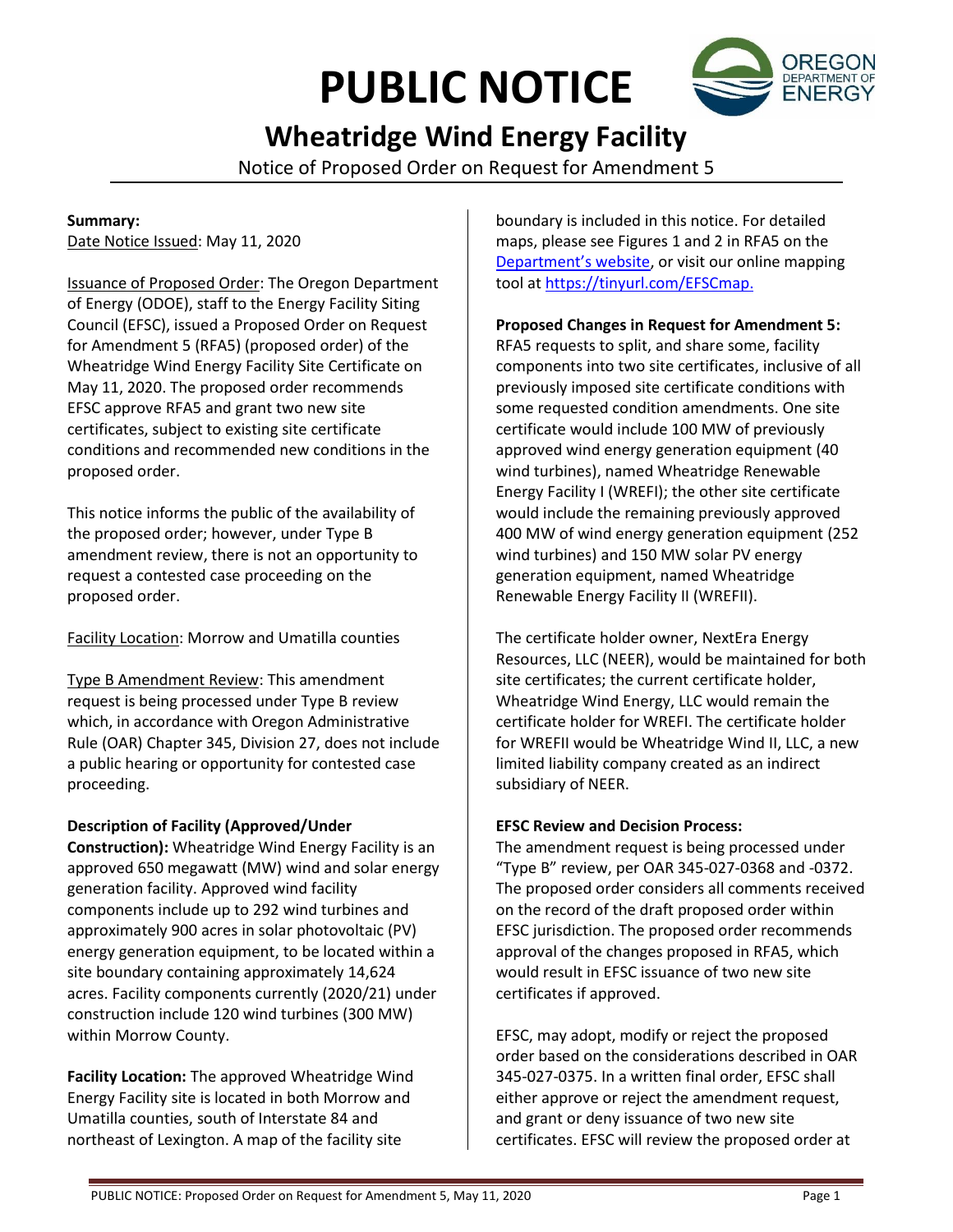its May 22, 2020 meeting to be held via phone and a web-based virtual meeting. Judicial review of Council's final order granting or denying an amendment request is as described in OAR 345-027- 0372(5) and Oregon Revised Statute 469.403.

For more information relating to EFSC standards, please visit:

[http://www.oregon.gov/energy/facilities](http://www.oregon.gov/energy/facilities-safety/facilities/Pages/Siting-Standards.aspx)[safety/facilities/Pages/Siting-Standards.aspx](http://www.oregon.gov/energy/facilities-safety/facilities/Pages/Siting-Standards.aspx)

#### **Receipt of this Notice:**

Please note that you may be receiving this notice for multiple reasons:

- 1. You own property within or adjacent to (within 500 feet) the property on which the facility is located. You will automatically receive all future notices on this facility.
- 2. You have requested to receive paper notices on the Wheatridge Wind Energy Facility. If you wish to be removed from this mailing lists, please contact Sarah Esterson.
- 3. You have previously signed up via GovDelivery/ClickDimensions or by contacting ODOE to receive notices related to Wheatridge Wind Energy Facility or all EFSC project-related notices. You will automatically receive all future notices per your request, unless you unsubscribe via ClickDimensions or by contacting ODOE.

#### **More Information:**

Please contact Sarah Esterson, Senior Siting Analyst, at the phone, email address or mailing address listed in this notice.

Sarah Esterson, Senior Siting Analyst Oregon Department of Energy 550 Capitol Street NE, 1<sup>st</sup> Floor Salem, OR 97301 Email: [sarah.esterson@oregon.gov](mailto:sarah.esterson@oregon.gov) Phone: 503-373-7945

More information about the facility and updates on the review process is available using any of the following options.

#### **1) Oregon Department of Energy's webpage:**

More details on the Wheatridge Wind Energy Facility including the certificate holder's RFA5 and the Department's Draft Proposed Order and Proposed Order are available online at:

[https://www.oregon.gov/energy/facilities](https://www.oregon.gov/energy/facilities-safety/facilities/Pages/WRW.aspx)[safety/facilities/Pages/WRWaspx](https://www.oregon.gov/energy/facilities-safety/facilities/Pages/WRW.aspx)

Additional resources to help you participate in the state siting process can be found at: [http://www.oregon.gov/energy/facilities](http://www.oregon.gov/energy/facilities-safety/facilities/pages/default.aspx)[safety/facilities/pages/default.aspx](http://www.oregon.gov/energy/facilities-safety/facilities/pages/default.aspx)

#### **2) Updates by email/mail:**

Subscribe to ClickDimensions, a self-managed, automated email system that sends notices and updates on Wheatridge Wind Energy Facility as well as any or all other energy facilities and events under EFSC jurisdiction. For more information, please visit: <http://web.energy.oregon.gov/cn/a6n53/subscribe>

To receive notices by U.S. Mail, please contact Sarah Esterson.

#### **3) In hardcopy:**

Hard copies of Request for Amendment 5, Draft Proposed Order and Proposed Order are available for public inspection at:

> Oregon Department of Energy 550 Capitol Street NE Salem, OR 97301

#### **Accessibility information:**

The Oregon Department of Energy is committed to accommodating people with disabilities. If you require any special physical or language accommodations, or need information in an alternate format, please contact Michiko Mata at 503-378-3895, toll-free in Oregon at 800-221-8035, or email to [michiko.mata@oregon.gov.](mailto:michiko.mata@oregon.gov)